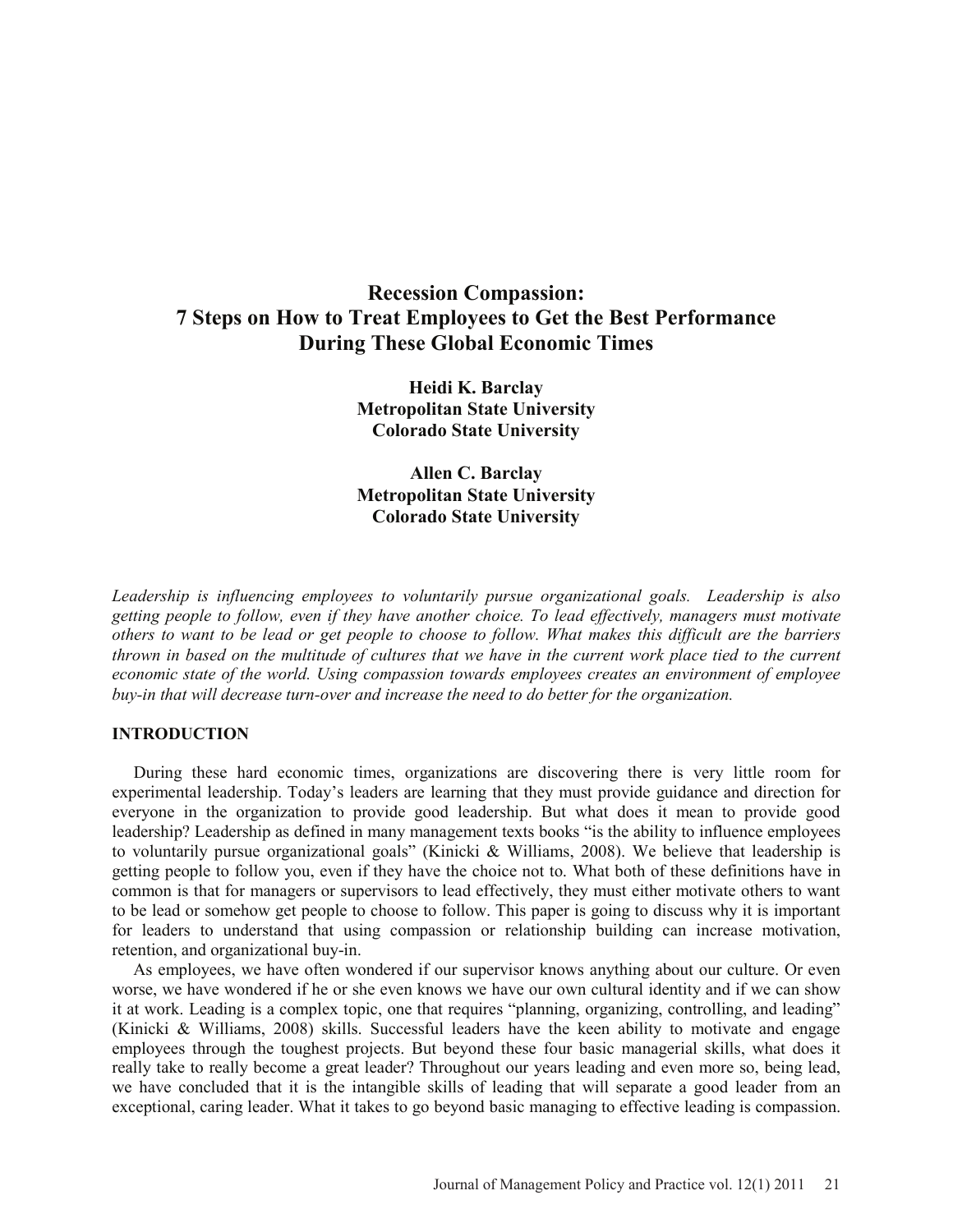Compassion is not "speaking of handwringing displays of sympathy. [Compassion] is referring to one's having an innate respect and fondness for the other person." (Sorrell, 1991) This includes an understanding of their cultural identity.

## **Compassionate Leadership**

Going back to our initial questions about supervisors, this paper is not concerned if an employee has a cultural identity; we all have one regardless of where we came from. In fact having cultural identity is not really a prerequisite for employment at most organizations. What we are targeting is the personal aspects of employees or employees' lives that all managers and supervisors should know. Not that all employers should pry into the deep dark secret lives of all their subordinates but they should have a basic understanding of the joys and passions that make their employees happy. Even though there is no scientific proof that happy employees are more productive, there is proof that happy employees are happy. And happy employees typically leads to productive benefits like long term employment, increased job satisfaction, pride in the organization, and overall better communication. All of which contribute to lower operating expenses. Tracey Warson states that "you need to develop relationships with others…build relationships with people within the company because that's how things really get done." (Coughlin, Wingward, & Hollihan, 2005) Leaders must learn enough about their employees to create an environment that fosters long term loyalty. Long term employment saves the company in the long run due to lower turnover costs. Turnover costs can include posting for jobs which may include advertisements, the hiring process which may include hidden costs such as salaries if a search committee is required, and training new employees which definitely has costs, as well as the stress on co-workers who have to help during the training process.

A great leader must have the ability to understand what is important to their employees is important to himself or herself. A compassionate leader must also pay attention to more than just culture; they need to understand what is going on in an employee's life including disabilities, illnesses, family problems, and much more. Employees should be treated with respect and as equals with management. Thinking like this is pretty radical, but we believe employees will be more productive if they are treated with respect.

### **Globalization and Leadership**

With the shrinking of the world with globalization, and with the downturn in the global economy, an uncaring manager has no business being a leader. And will ultimately do a disservice to the company if they do it poorly. In the book *Enlightened Power, How Women are Transforming the Practice of Leadership* executive coach and organizational development consultant Kira Hower comments on how:

Leaders from the old command-and-control world of management may view empathy, understanding, and compassion as showing vulnerability, also known as 'poor management skills.' In reality, the more human and balanced you are in being confident and compassionate, the more successful you will be – because employees want to be treated has human beings, not as human 'doers'." (Coughlin, Wingward, & Hollihan, 2005)

It is important to understand that employees are people and as people they have needs outside of the normal rewards programs to feel vested and appreciated. Compassion is one way a leader can show his or her employees that they are important to the organization.

But where to compassionate leaders come from? Are good leaders born or created? We say that there are some people who are just born to lead. But for the rest of us, these skills can and should be developed. In their book *Primal Leadership, Learning to lead with Emotional Intelligence* Daniel Goleman, Richard Boyatzis, and Annie Mckee state that in the "not only that leader can be made, but also that [great leadership] can be learned." (Goleman, Boyatzis, & Mckee, 2004) They then go on to explain that many people are born with the ability to lead and that those who are not born with these skills can learn it. Knowing this will help organizations understand that they can create great leaders.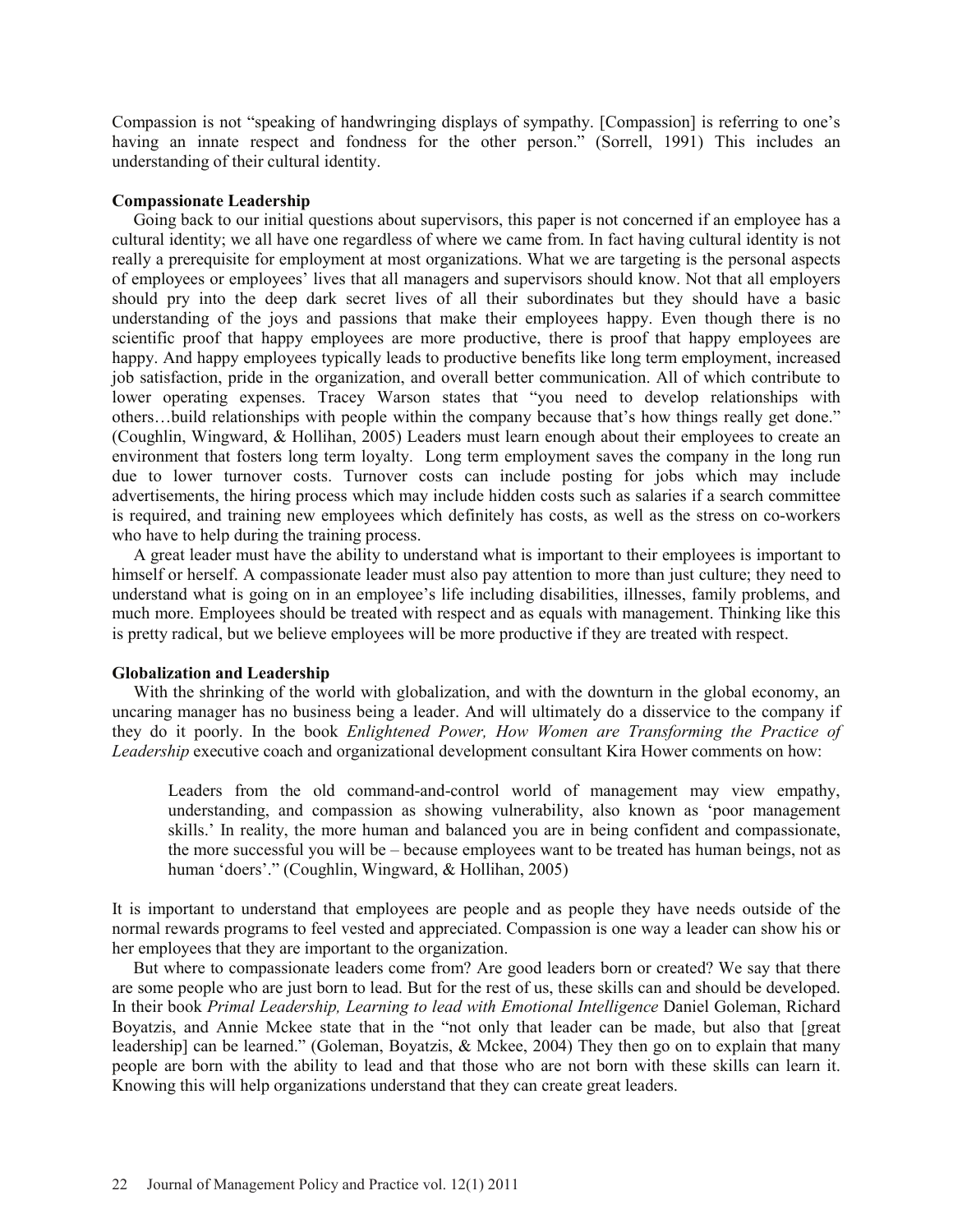Managers and supervisors need to learn that the personal employee/employer 'relationship' aspect of the job is the most difficult. Each employee requires the supervisor to have a different set of skills. Softskills training encompass techniques that require experience, relationship building, the ability to communicate, and how to empathize. This is where effective leaders move past the technical requirements of the job and on to the personal relationship building with staff. Harvard professor of management, Karen Stephenson says "the relationships between people in an organization create the real pathways of knowledge, for the actual power of an organization exists in the structure of a human network". (Coughlin, Wingward, & Hollihan, 2005) For all leaders, now is the time to learn about his or her staff. Leaders need to learn what their staff likes and/or dislikes. These leaders must find out if they have special skills, hobbies, or interests. Many effective leaders even find special hidden talents possessed by employees that create positive financial returns for the company.

Taking a genuine interest in your staff will make them feel valued, listened to, and understood. Leading is the concept of motivating employees to productively tow the company line. "Leadership is defined as a process of influencing individual and group activities toward goal setting and goal achievement." (Mosley, Pietri, & Mosley, 2005) Leaders are asking employees to follow into the world of business and be productive. This becomes even more difficult when leaders have to implement something new or if leaders have to make a change that affects others. If we, as leaders, are not willing to know about our employees and understand what motivates them, we will never succeed at tapping their full potential during times of change or stress. "Many change efforts fail not because the managers' intentions are incorrect or insincere but because the managers are unable to handle the social challenges of changes." (Bolman & Deal, 2008) Just like life, the more you give, the more you receive. The more we care about our staff, the more they care about their own productivity. According to Aristotle, "Pleasure in the job puts perfection in the work." (Rohmann, 1999)

For most managers it is often the small cultural events that happen to their employees more often than major life changes. And it is the successful leader's job to know this and know how to deal with the employees that these life events are concerning. The more a leader knows, the less that leader will be surprised. Knowing about an employee's issues, background, cultural identity, the more they can fit this information into the strategic plans of the organization. This will help successful leaders become more effective; which in turn will be more beneficial for the organization.

Does this mean that leaders have to know everything about all employees? No, this just means that great leaders know something about each of their staff. Most people, regardless of their cultural identity will not want to share their inner most secrets with their supervisor, nor will they want to divulge personal information that will leave them feeling vulnerable. What we are stating is that in the process of daily duties, leaders must take the time to find out what makes employees tick. Take time to create an open communication environment for all employees. "In learning organizations, individuals recognize that they can glean important information from anyone regardless of their status." (Johnson, 2001) Employees will learn from each other and most often from their leaders. The more open the environment, the more learning that is able to take place in the organization. A leader must take some time to learn about his or her staff. Leaders might find that some employees will have interests that can be beneficial to the organization.

#### **Seven Steps to Compassion**

To start with, leaders should learn the basics about his or her staff. Great leaders take some time each day to find out what interests staff members. Many go beyond what they are interested in and learn how to show interest. Here are seven simple ways that we have developed to help leaders manage with compassion;

- 1. Know and understand each employee and their own cultural identity.
- 2. Listen to what your employee is saying through language, body movements, and tone of their voice.
- 3. Treat your employees how they want to be treated, not how you want to treat them.
- 4. Show respect, by showing that you really care.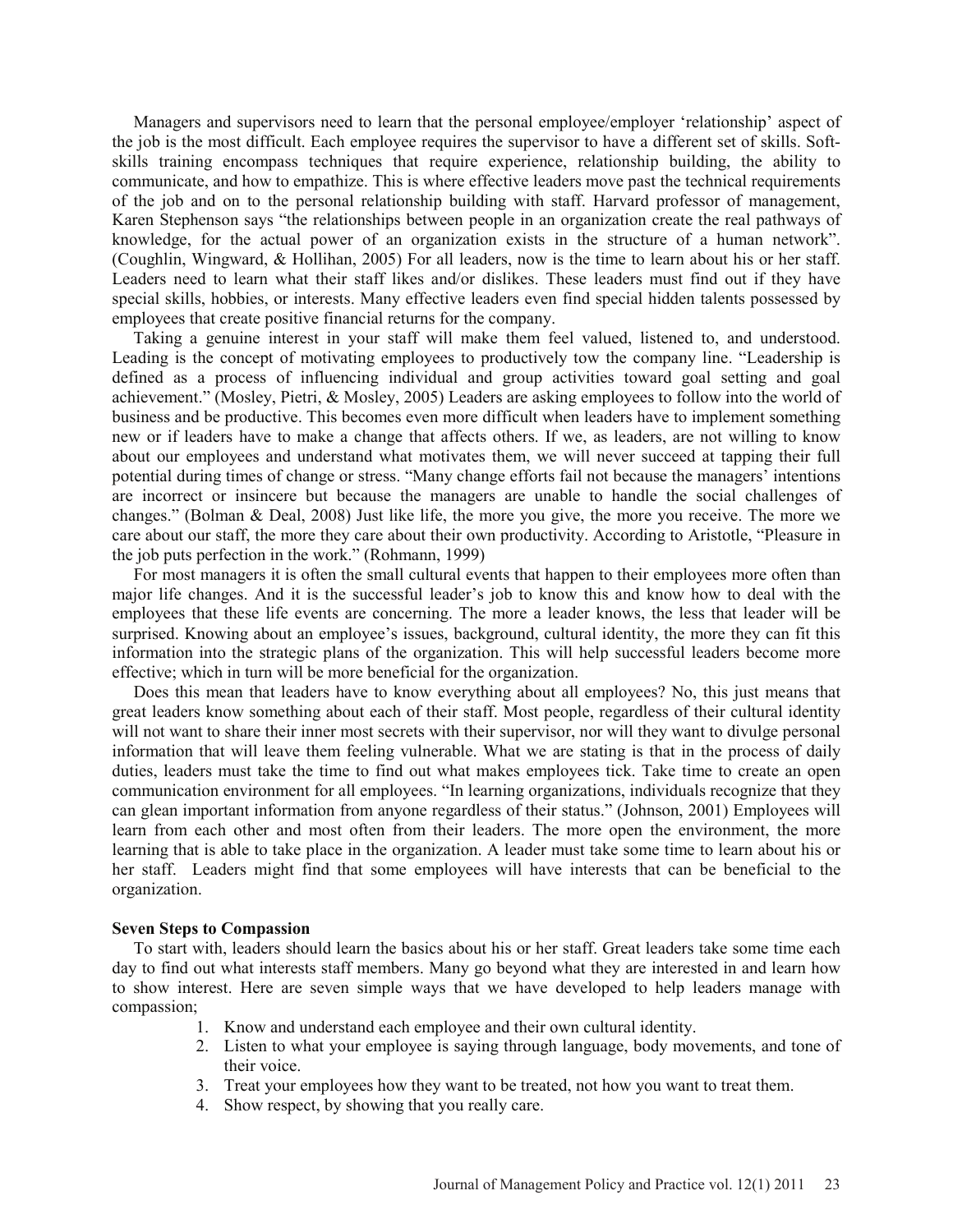- 5. Ask questions and follow up. If an employee is having an issue, make sure you check in with them.
- 6. Role model cultural awareness
- 7. Celebrate diversity

A negative example of this not happening that we can think of in our own working experience relates to when a co-worker lost of a family member. They were given the leave that they requested but that was the end of it from the employer's perspective. Our co-worker stated to us that she just wished someone would have asked her how she was doing. A few months later, that co-worker quit. She just could not handle working for people that she believed did not care about her.

When there is a major emotional experience in the family of an employee, it just is not enough to provide the time off. Great leaders take a moment to ask about it. This might not the most comfortable situation and many managers might be thinking 'what should I say?' It is not about what is said. The point is that someone took the time to say something. "Sometimes we are so afraid of saying the wrong things that we make the biggest mistake of all and say nothing." (Cullen, 2008) Intent and impact are two different topics. Intending to do good will always trump the impact of saying something wrong. "At times we have to reach around the words to discover the true intent." (Cullen, 2008) As a leader, the organization's staff needs to know that upper management cares. Especially in times of hardship, a little will go a long way with an employee. Plato once said "Be kind, for everyone you know is fighting a hard battle" (Rohmann, 1999). You just never know when your battle will need the support of your friends at work.

#### **Diversity**

The same can be said about diversity. As the world shrinks and companies grow, diversity becomes a more relevant topic. Many leaders approach diversity as a topic to avoid, like it is better to treat everyone the same. They will use the old adage of treating people equally will provide equal results. Nothing can be further from the truth. People do not enjoy being treated the same as everyone else. Most people want to seen as individuals. Just think about rewarding employees, do all employees want the public parade of notoriety? Or do some want just a private 'job well done'? People are different.

A Study by Walker Information, a research firm based Indianapolis stated; "that employers spend too little time showing workers they matter, as manifested in lack of communication and lack of interest in new ideas and contributions. A majority of employees feel underappreciated, according to a 1999 survey. Forty percent of employees who rated their boss's performance as poor said they were likely to look for a new job; or eleven percent of those who rated it excellent said they would." (Kinicki & Williams, 2008) Many employees will give that extra bit of effort when they know the organization's leadership will support them in the way they want to be supported.

Diversity is the concept of dealing with people with differences, keeping in mind that any time you have more than one person you will have differences. Maura Cullen states "valuing diversity starts off as something that we do and grows into something that we are." (Cullen, 2008) Instead of avoiding diversity, embrace the uniqueness of each employee. Remember that as long as you respect these differences and only use what you know for benefit of relationship building, people will allow you into their world. And in order to find out their individual differences, all that needs to be done is simple; ask questions. People will not share what they do not what you to know. As managers, we have learned that the more we know about people, the more we learn what they are willing to share.

Leaders may find success in a corporation without having feelings. But is that how you as a leader want to be remembered? If a manager is task oriented but loses a bunch of people along the way and morale is at an all-time low; where does that leave the organization? If people are beating down the doors to leave, then you have a problem. "The number one reason people quit their jobs, it's believed, is their dissatisfaction with their supervisors." (Kinicki & Williams, 2008) Success should not be derived solely from whether you completed the project but whether you and your staff completed the project and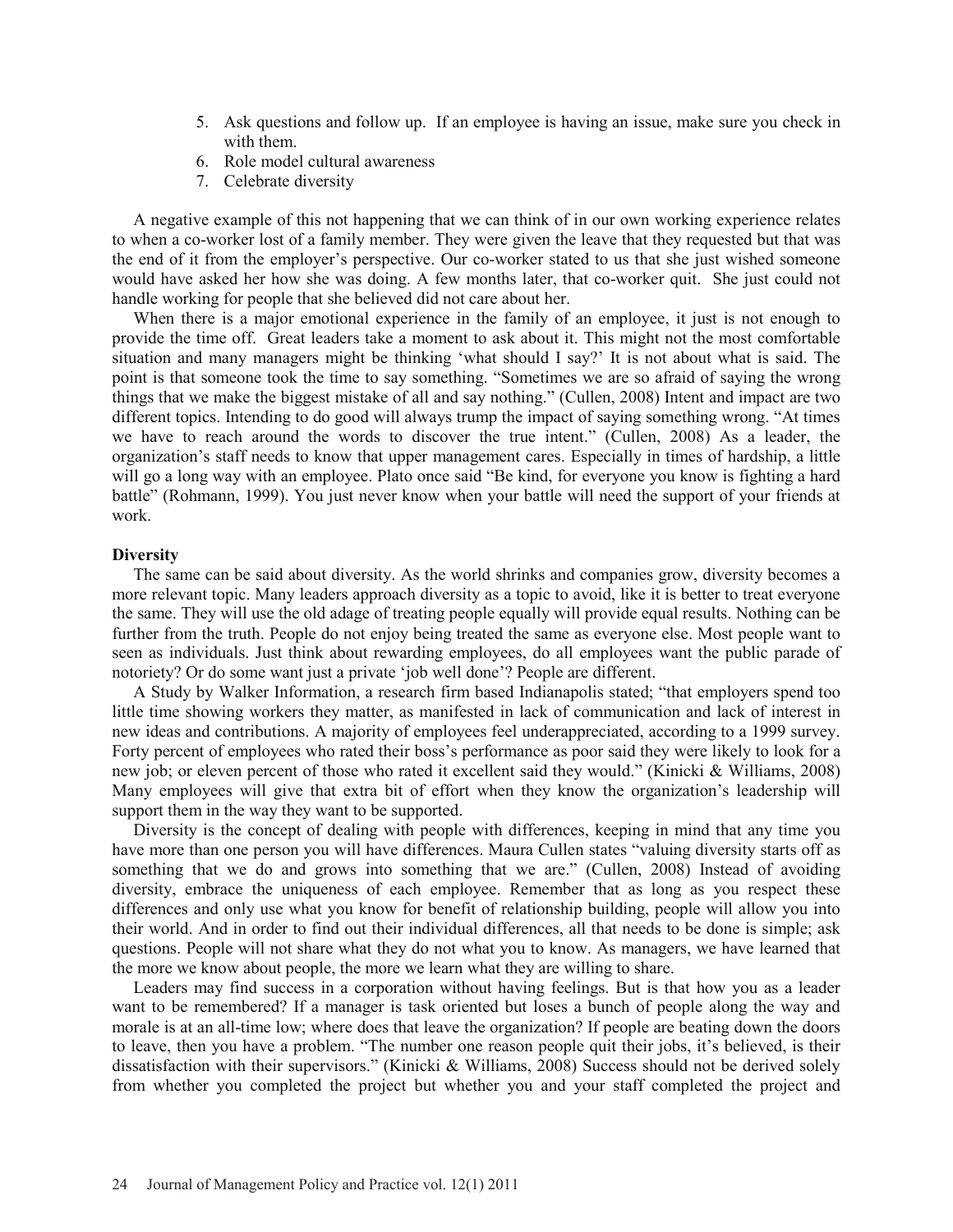enjoyed the work along the way. Leaders should derive satisfaction from knowing that they supported the staff through a tough job with a sense of humility, humor, and accomplishment.

Like we stated earlier, employees want to feel valued. Taking the time to learn about them will do just that. It will provide a safe environment where employees are comfortable. From a training perspective it costs roughly eleven times more to train a new employee then is does to keep an existing employee. We believe it is time to slow the revolving door of employee turnover within organizations and find a way to keep the talented people that organizations have already invested in with so much time and money. Aging trends state that the newer generations of employees are into changing companies faster than hairstyles. Is this because they are flighty? Or are they just looking to find a fit? Time will only tell if the newest generation entering the workforce will continue to job shop but one thing is certain, very few people leave good jobs. And most people in good jobs will tell you they work for great managers.

## **International and National Management**

Traditional western management tends to focus on outcomes and strategies. Where Asian management styles tend to focus on what the customer wants and needs. Michael Porter wrote that "Japanese [organizations] have a deeply ingrained service tradition that predisposes them to go to great lengths to satisfy any need a customer expresses…becoming all things to all customers." (Porter, 1996) This focus creates a gap between what the employee can accomplish and doing whatever it takes to make the customer happy.

Organizations in the United States might market that they focus on the customer, but their end results usually tend to focus on the shareholders. The need to create a profit will supersede any internal or external customer service focus. Return on investment becomes the modus operandi and managers are left without time to focus on learning about their subordinates.

Neither focus is correct, or incorrect. It is not a bad thing to focus on the organizations return on investment, nor is it a bad thing to focus all your effort on your customers. But either way, you cannot create great customer service or a solid return on investment without the proper employees in place. Where a western organization like Southwest Airlines will focus on "short haul, low-cost point-to-point service" (Porter, 1996), not really considered going out of their way to provide service that their customer want, they do still provide great service and are recognized for service year after year. Honda and Toyota on the other hand have been working diligently to focus on exactly what customers want, and still they are both reaping the benefits based on company market share growth, "[Toyota is] the world's most profitable automaker - and soon to be its biggest - now has a 15% market share in the U.S., where it sold 2.5 million cars and trucks last year." (Taylor, 2007)

What become important to these organizations relates to how all three of these companies treat their employees, not what they focus on for their processes. National or International organizations must place an emphasis on how they currently treat their employees.

#### **CONCLUSION**

 In conclusion, leadership is a skill that can be grown in any person. "Leadership is often confused with management. But a person can be a leader without being a manger and many managers could not 'lead a squad of seven-year-olds to the ice-cream counter'." (Gardner, 1986) And it is this point that we have conveyed in this paper, managers and people in leadership positions must take the time required to become more people-centered. They must utilize relationship building skills to become more compassionate with their subordinates and/or staff.

We both have extensive leadership experience including serving the military, in corporations, and in academic settings. The one underlying aspect that has helped us become successful in all of these very different organizational structures is the fact that we have always taken the time to learn our subordinates as individual humans verses standard employees. In terms of human resource development, the term human comes first. That is because the most important part of an organization is the human element. Without people there would not be an organization. We know that if we treat employees as individual